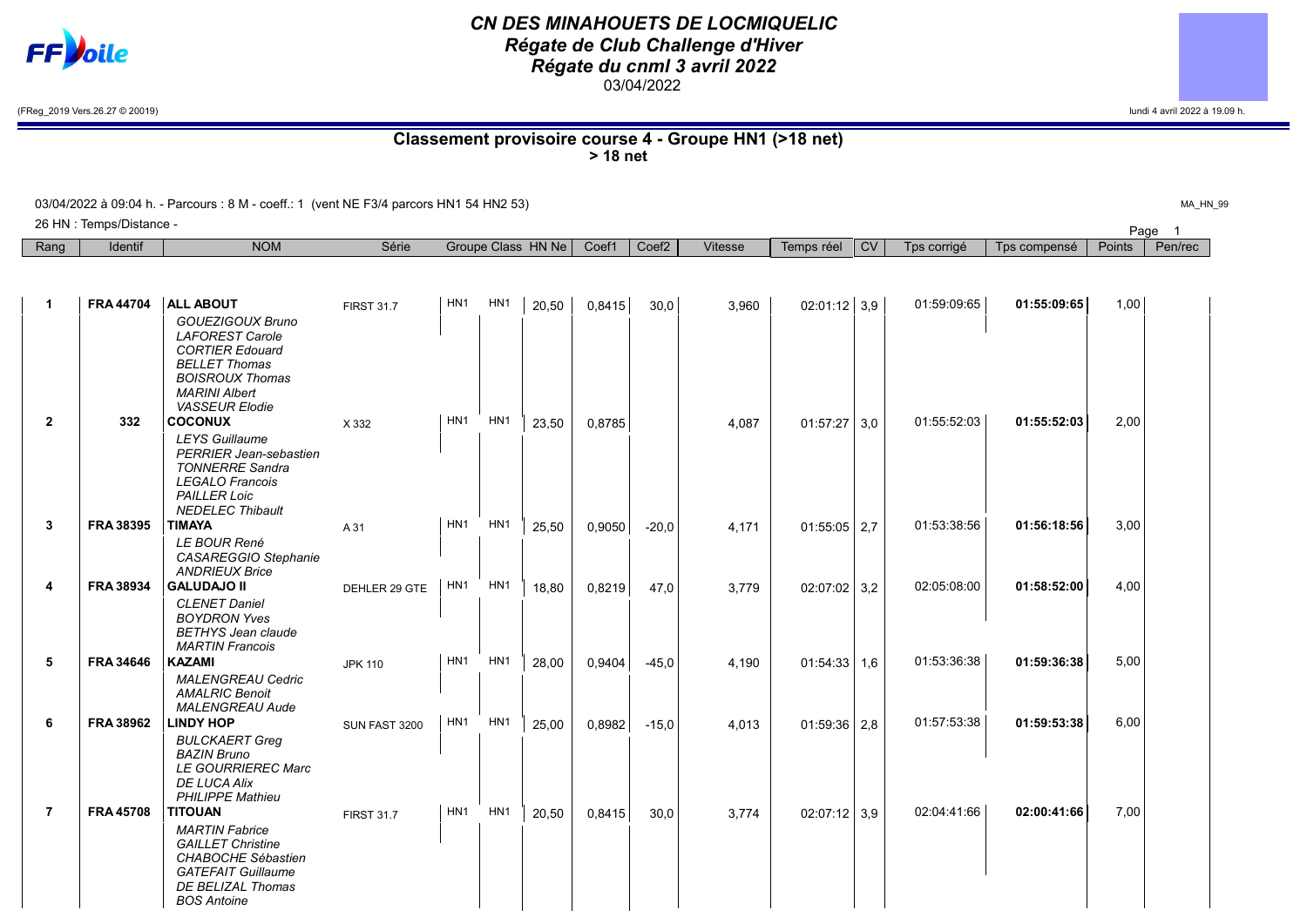## Classement provisoire course 4 - Groupe HN1 (>18 net) > 18 net

03/04/2022 à 09:04 h. - Parcours : 8 M - coeff.: 1 (vent NE F3/4 parcors HN1 54 HN2 53)

Page <sup>2</sup> 26 HN : Temps/Distance -

| Rang           | <b>Identif</b>   | <b>NOM</b>                                                                                                                                                 | Série                | Groupe Class HN Ne |                 | Coef1 | Coef <sub>2</sub> | <b>Vitesse</b> | Temps réel | <b>CV</b>        | Tps corrigé | Tps compensé | Points      | Pen/rec |            |
|----------------|------------------|------------------------------------------------------------------------------------------------------------------------------------------------------------|----------------------|--------------------|-----------------|-------|-------------------|----------------|------------|------------------|-------------|--------------|-------------|---------|------------|
|                |                  |                                                                                                                                                            |                      |                    |                 |       |                   |                |            |                  |             |              |             |         |            |
|                |                  |                                                                                                                                                            |                      |                    |                 |       |                   |                |            |                  |             |              |             |         |            |
| 8              | <b>FRA 16772</b> | <b>LUSKELL</b>                                                                                                                                             | SPRINT 108 (9/10     | HN <sub>1</sub>    | HN <sub>1</sub> | 27,00 | 0,9259            | $-35,0$        | 4.048      | $01:58:35$ 3,1   |             | 01:56:35:30  | 02:01:15:30 | 8,00    |            |
|                |                  | <b>VITEL Marc</b><br>SIMON Jean pierre<br>CASSAGNOU Yann<br><b>HENGOAT Oona</b><br><b>GEHANNE Pascal</b><br><b>COLIN Francois</b><br><b>PRUNET Patrick</b> |                      |                    |                 |       |                   |                |            |                  |             |              |             |         |            |
| 9              | <b>FRA 44163</b> | <b>SAME SAME</b>                                                                                                                                           | POGO 850             | HN <sub>1</sub>    | HN <sub>1</sub> | 22,00 | 0,8596            | 15,0           | 3,782      | 02:06:56         | 3,1         | 02:04:50:06  | 02:02:50:06 | 9,00    |            |
|                |                  | <b>MAUSY Florian</b><br><b>SIMONNOT Thomas</b>                                                                                                             |                      |                    |                 |       |                   |                |            |                  |             |              |             |         |            |
| 10             | <b>FRA 28903</b> | <b>DOROLYS</b>                                                                                                                                             | X 332S               | HN <sub>1</sub>    | HN <sub>1</sub> | 24,50 | 0,8915            | $-10,0$        | 3,887      | 02:03:30         | 2,8         | 02:01:36:58  | 02:02:56:58 | 10,00   |            |
| 11             | <b>FRA 36808</b> | <b>COURTIN Sébastien</b><br><b>MATHIEU Maël</b><br><b>BONTEMPS Stephane</b><br><b>BAG MELEN</b>                                                            |                      | HN <sub>1</sub>    | HN <sub>1</sub> |       |                   |                |            |                  |             | 02:10:02:02  | 02:03:22:02 | 11,00   |            |
|                |                  | <b>MADELENAT Jerome</b>                                                                                                                                    | <b>DJANGO</b>        |                    |                 | 18.50 | 0,8186            | 50,0           | 3.644      | 02:11:44         | 2.5         |              |             |         |            |
|                |                  | <b>BOURGEOIS Julien</b><br><b>ORVOEN Eymeric</b><br><b>BRIFFAUT Patrick</b>                                                                                |                      |                    |                 |       |                   |                |            |                  |             |              |             |         |            |
| 12             | <b>FRA 45672</b> | <b>DALCH MAT II</b>                                                                                                                                        | <b>FIRST 27.7 QR</b> | HN <sub>1</sub>    | HN <sub>1</sub> | 18.50 | 0,8186            | 50,0           | 3,501      | $02:17:06$ 3.7   |             | 02:14:11:20  | 02:07:31:20 | 12,00   |            |
| 13             | <b>FRA 8281</b>  | DAVOUST Stephane<br><b>BEDIN Claude</b><br><b>ALCESTE</b>                                                                                                  |                      | HN <sub>1</sub>    | HN <sub>1</sub> |       |                   |                |            |                  |             | 02:10:17:99  | 02:10:17:99 | 13.00   |            |
|                |                  | <b>TROTIN Marc</b><br><b>CHAUVE Pierre</b><br><b>CORD'HOMME Dominique</b><br><b>BERGMAN Pierre</b>                                                         | BIANCA 414           |                    |                 | 23.50 | 0.8785            |                | 3.609      | 02:12:59         | 3.2         |              |             |         |            |
| 14             | <b>GRB 8328</b>  | <b>GAMBIT</b>                                                                                                                                              | APHRODITE 101        | HN <sub>1</sub>    | HN <sub>1</sub> | 19.80 | 0.8333            | 37.0           | 3.488      | $02:17:36$   2.0 |             | 02:15:56:14  | 02:11:00:14 | 14.00   |            |
|                |                  | <b>LADONNE Pablo</b>                                                                                                                                       |                      |                    |                 |       |                   |                |            |                  |             |              |             |         |            |
| 15             | <b>SUI 532</b>   | <b>PRIVEL</b>                                                                                                                                              | SURPRISE Q           | HN1                | HN1             | 19,50 | 0,8299            | 40,0           | 3,390      | $02:21:35$ 2,5   |             | 02:19:19:43  | 02:13:59:43 | 15,00   |            |
|                |                  | <b>SACRE</b> Jerome<br><b>DU CHAFFAUT Guy</b>                                                                                                              |                      |                    |                 |       |                   |                |            |                  |             |              |             |         |            |
| 0 <sub>D</sub> | <b>FRA 18669</b> | <b>GRAND PAS</b>                                                                                                                                           | SUN LEGENDE S        | HN <sub>1</sub>    | HN1             | 20,50 | 0,8415            | 30,0           |            |                  | 3,2         |              |             | 27.00   | <b>DNC</b> |
|                |                  | <b>LE CORRE Yves</b><br>QUEF-WALLYN Julie<br><b>LEMAOUT Bruno</b><br><b>JOLIFF Yves</b>                                                                    |                      |                    |                 |       |                   |                |            |                  |             |              |             |         |            |
| 0 <sub>D</sub> | <b>FRA 27912</b> | <b>CAP OU PAS CAP</b>                                                                                                                                      | A 35                 | HN <sub>1</sub>    | HN <sub>1</sub> | 28,50 | 0,9479            | $-50,0$        |            |                  | 2,5         |              |             | 27.00   | <b>DNC</b> |
|                |                  | <b>BOUTEVIN Stephane</b><br>LE COZ Herve<br><b>MARCHAL Mickael</b>                                                                                         |                      |                    |                 |       |                   |                |            |                  |             |              |             |         |            |
| 0 <sub>D</sub> | <b>FRA 27971</b> | <b>DUNE</b>                                                                                                                                                | <b>CENTURION 37S</b> | HN <sub>1</sub>    | HN <sub>1</sub> | 22,50 | 0,8658            | 10,0           |            |                  | 2,7         |              |             | 27,00   | <b>DNC</b> |
|                |                  |                                                                                                                                                            |                      |                    |                 |       |                   |                |            |                  |             |              |             |         |            |

MA\_HN\_99